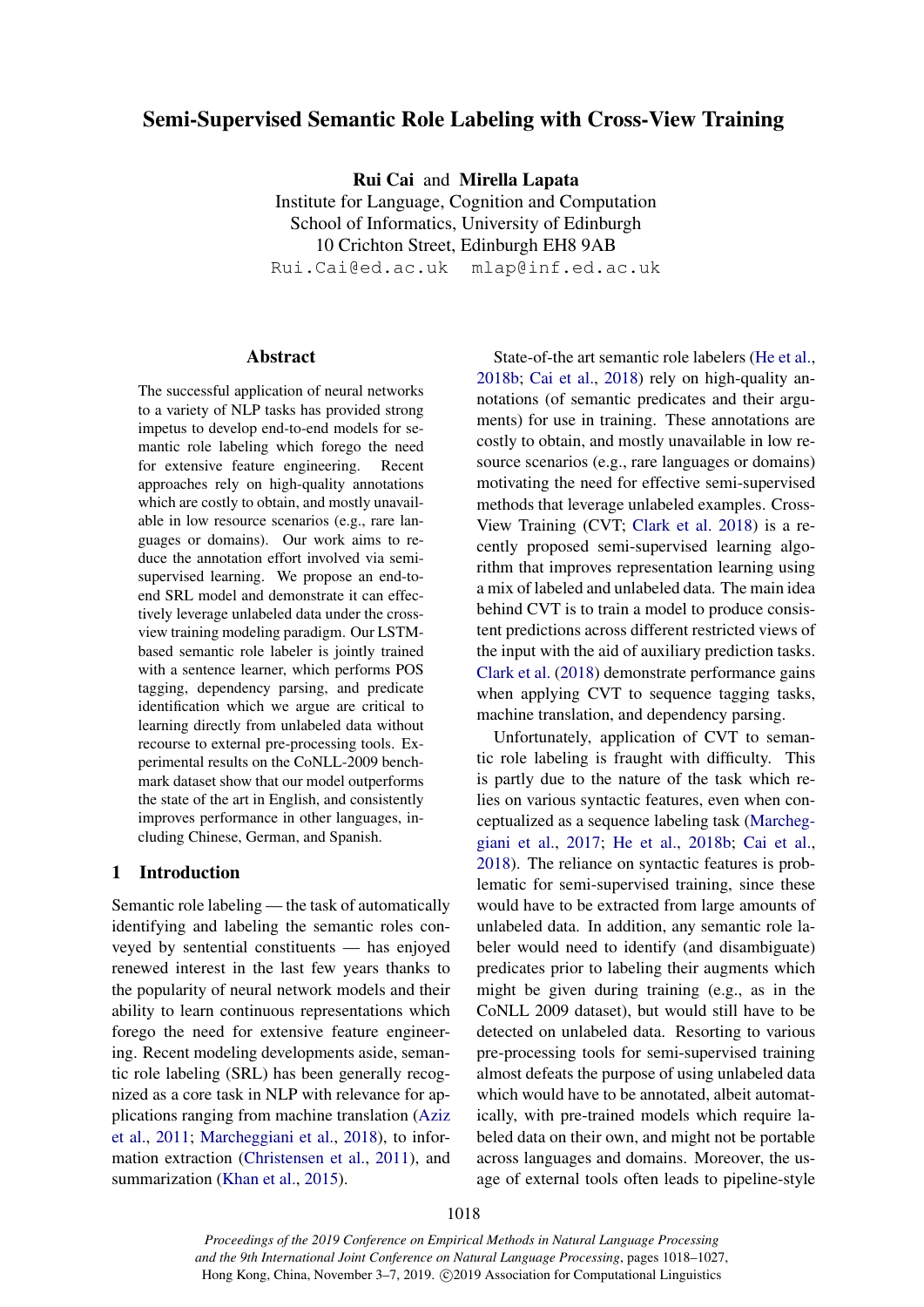<span id="page-1-0"></span>

Figure 1: Overview of end-to-end SRL model.

architectures where errors propagate to later processing stages, affecting model performance.

In this paper we aim to render semi-supervised learning for semantic role labeling as simple as possible, by eliminating the reliance on multiple external pre-processing tools. We develop a sentence learner which is able to perform all tasks subsidiary to semantic role labeling (i.e., POS tagging, dependency parsing, and predicate detection) on labeled and unlabeled data. The sentence learner is jointly trained with a semantic role labeler, and its outputs are fed to the semantic role labeler during supervised and semisupervised learning. Aside from building a selfsufficient semantic role labeler which can be directly applied on plain text, an added benefit of the proposed approach is that the sentence learner naturally provides multiple hidden layers (for the various subtasks) from which "multi-task hidden features" [\(Peters et al.,](#page-9-3) [2018\)](#page-9-3) can be extracted.

In addition to overcoming the difficulty of utilizing plain text for semi-supervised SRL, we show that application of CVT to SRL requires special attention over and above the sequence tagging and dependency parsing tasks discussed in [Clark](#page-8-4) [et al.](#page-8-4) [\(2018\)](#page-8-4). We investigate how to best formulate different views for CVT focusing on semantic predicates which have been proven to be very useful in recent SRL models [\(Marcheggiani et al.,](#page-9-2) [2017;](#page-9-2) [Marcheggiani and Titov,](#page-9-4) [2017;](#page-9-4) [Cai et al.,](#page-8-3) [2018\)](#page-8-3). Experimental results on the CONLL-2009 benchmark datasets show that our model is able <span id="page-1-1"></span>to outperform the state of the art in English, and to improve SRL performance in other languages, including Chinese, German, and Spanish.

## 2 Model Description

Figure [1](#page-1-0) provides a schematic overview of our model which has two main components, namely a sentence learner and a semantic role labeler. The sentence learner consists of:

- look-ups of word embeddings and character embeddings;
- a bidirectional LSTM (BiLSTM) encoder which takes as input the representation of each word in a sentence and produces context-dependent representations;
- a multi-task prediction module to perform POS tagging, dependency parsing, and predicate identification.

While the semantic role labeler consists of:

- an input layer which combines multi-source representations of the input sentence;
- a primary bidirectional LSTM (BiLSTM) encoder which takes as input the representation of each word in a sentence and produces context-dependent embeddings;
- a high-level BiLSTM encoder which takes as input the hidden states of the primary BiL-STM and multi-task hidden features;
- a biaffine classifier for calculating the score of each semantic role for each word.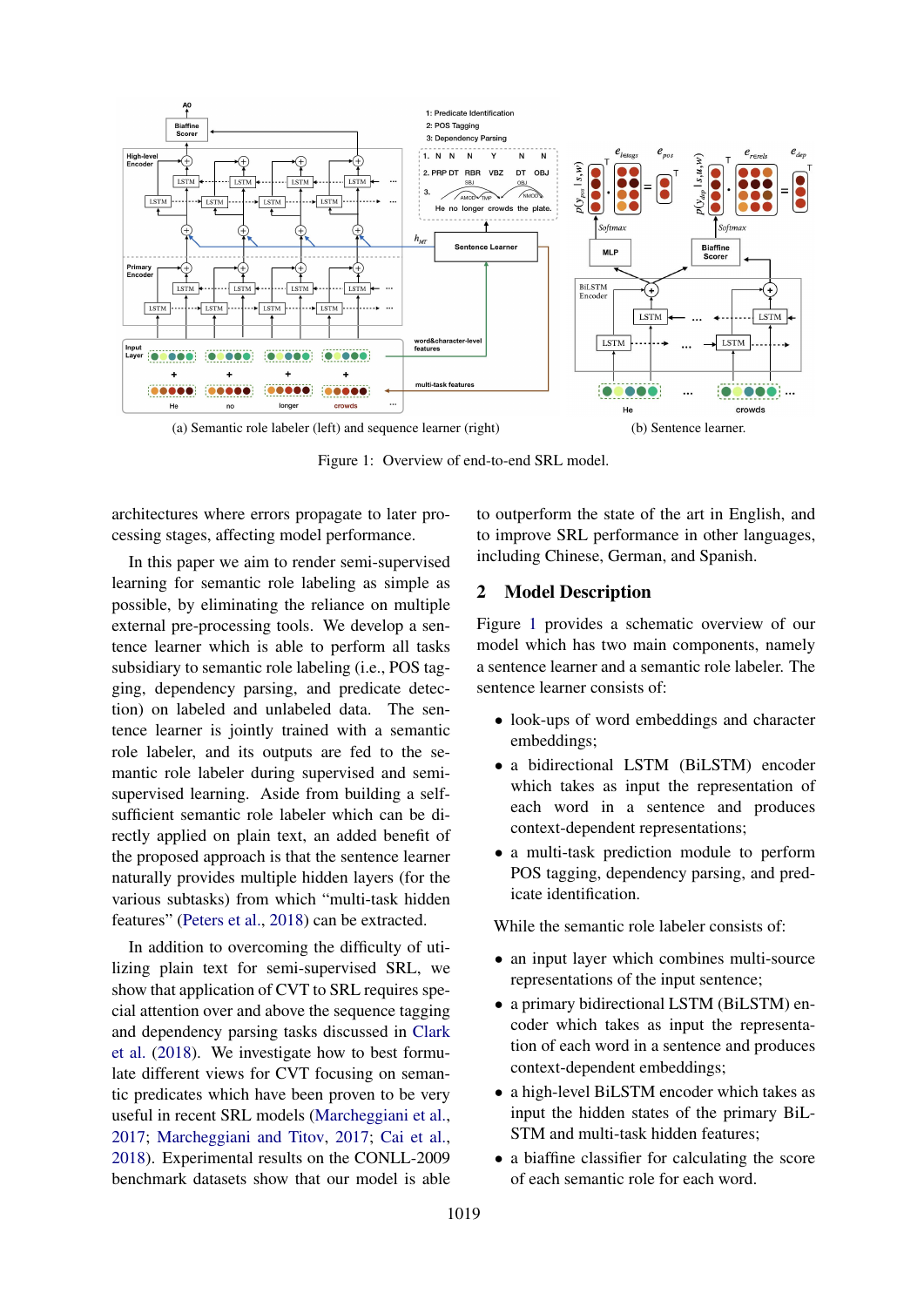#### 2.1 Sentence Learner

The sentence learner (see Figure [1b\)](#page-1-1) operates over sentences to perform the intermediate tasks of POS tagging, dependency parsing, and predicate identification, which are subsequently used to inform the decisions of the semantic role labeler.

Sentence Encoder As we expect the sentence encoder to be applied directly to plain text, we represent words as the concatenation of characterand word-level features. We learn character-level representations  $x_{cr}$  by feeding character embeddings to a convolutional neural network module. We represent words with randomly initialized word embeddings  $x_{re} \in R^{d_w}$ , pre-trained word embeddings  $x_{pe} \in \mathbb{R}^{d_w}$  estimated on an external text collection, and pre-trained ELMo embeddings  $x_{elmo}$  [\(Peters et al.,](#page-9-3) [2018\)](#page-9-3). The final word representation is given by  $x = x_{re} \circ x_{pe} \circ x_{cr} \circ$  $x_{elmo}$ , where  $\circ$  represents concatenation.

Following [Marcheggiani et al.](#page-9-2) [\(2017\)](#page-9-2), sentences are represented using a two-layer bidirectional LSTM [\(Hochreiter and Schmidhuber,](#page-9-5) [1997\)](#page-9-5); the BiLSTM receives at time step  $t$  a representation  $x$  for each word and recursively computes two hidden states, one for the forward pass  $(\vec{h}^t)$ , and another one for the backward pass  $(\vec{h}^t)$ . Each word is the concatenation of its forward and backward LSTM state vectors  $h^t = \overrightarrow{h}^t \circ \overleftarrow{h}^t$ .

Multi-task Learning After obtaining word representations with the sentence encoder, the input is POS tagged, dependency parsed, and predicates are identified. Given sentence s, the probability distribution of POS tags for word  $w$  is obtained using a one hidden-layer neural network applied to the corresponding encoder output  $h_2^w$ :

 $p(y_{pos}|s, w) = \text{softmax}(U \cdot \text{ReLU}(Wh_2^w) + b)$  (1)

For dependency parsing, words in a sentence are treated as nodes in a graph. In particular, each word  $w$  in sentence  $s$  receives exactly one in-going edge  $(u, w, r)$  from head word u to its dependent w with relation  $r$ . We use a graph-based dependency parser similar to the one presented in [Clark](#page-8-4) [et al.](#page-8-4) [\(2018\)](#page-8-4), which treats dependency parsing as a classification task and its goal is to predict which in-going edge  $(u, w, r)$  connects to each word w. Mathematically, the probability of an edge is:

where "score" is the scoring function:

score
$$
(z_1, z_2, r)
$$
 = ReLU $(W_{head}z_1 + b_{head})$   
 $(W_r + W) ReLU(W_{dep}z_2 + b_{dep})$  (3)

The bilinear classifier uses a weight matrix  $W_r$ specific to the candidate relation and a weight matrix W shared across all dependency relations.

With regard to predicate identification, we introduce a virtual root following [Cai et al.](#page-8-3) [\(2018\)](#page-8-3) who model the entire SRL task as word pair classification. Similarly to the dependency parsing module described above, representations produced by the encoder for the virtual root and words are passed through separate hidden layers and a biaffine classifier is applied to produce a score for each word.

#### 2.2 Semantic Role Labeler

Word Representation For our SRL model, words are represented by a vector  $x$  which is the concatenation of four types of features: predicatespecific, character-level, word-level, and multitask features. Following previous work [\(Marcheg](#page-9-2)[giani et al.,](#page-9-2) [2017\)](#page-9-2), we leverage a predicate specific indicator embedding  $x_{ie}$  rather than directly using a binary flag. Character- and word-level features are shared with the sentence learner.

With regard to multi-task features, for each word  $w$  in input sentence  $s$ , we employ a probability-weighted POS tag embedding  $e_{pos}$  and dependency relation embedding  $e_{dep}$ :

$$
e_{pos} = \sum_{l \in tags} p(y_{pos} = l|s, w)[l] * e_l
$$
  
\n
$$
e_{dep} = \sum_{r \in rels} p(y_{dep} = r|s, u, w)[r] * e_r
$$
\n(4)

where  $e_l$  and  $e_r$  and the embeddings of POS tags and dependency relations respectively, and  $p(y_{dep} = r | s, u)$  is the probability of relation r given its predicted dependency head  $u$ .

In order to incorporate more syntactic information, we adopt as an additional feature the probability of linking a word to candidate predicate  $x_{pr}$ which we obtain from the sentence learner.  $x_{pr}$  is made of two scalar values,  $p_{head}$  and  $p_{dep}$ , which represent the probability of a word being the syntactic head or dependent of the current predicate, respectively.

$$
p((u, w, r)|s) = \propto \exp(\text{score}(h_2^u, h_2^w, r)) \quad (2)
$$

Multi-task Hidden Features Drawing inspiration from ELMo [\(Peters et al.,](#page-9-3) [2018\)](#page-9-3), a recently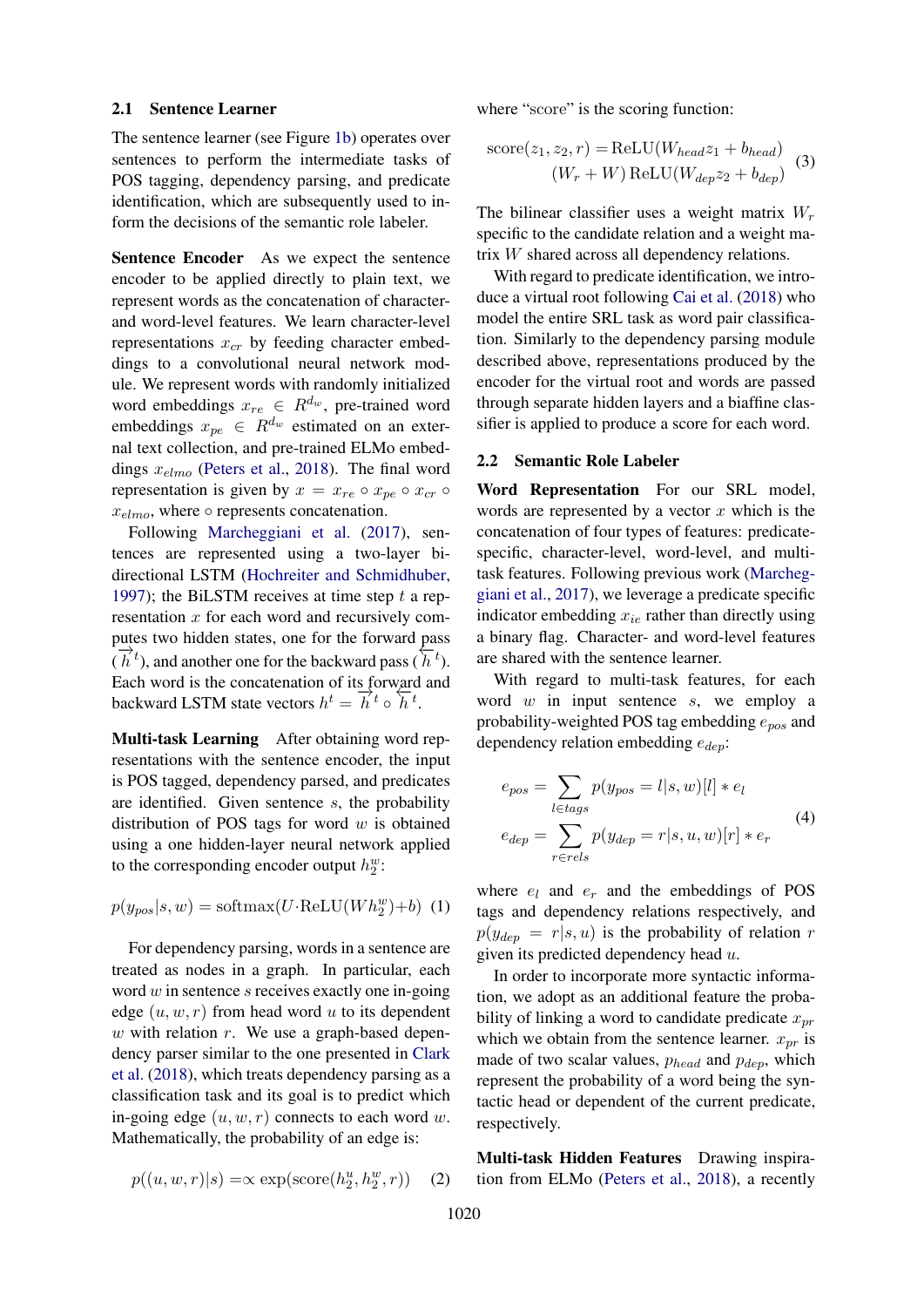proposed model for generating word representations based on bidirectional LSTMs trained with a coupled language modeling objective, we extract various hidden features via multi-task learning. ELMo representations are deep, essentially a linear combination of representations learnt at all layers of an LSTM instead of just the final layer. Compared with unsupervised ELMo representations, our sentence learner takes advantage of labeled data — it attempts to learn representations towards multiple SRL-related tasks rather than generally effective ones.

In order to utilize all hidden layers in the sentence learner, we collapse them into a single vector. Although we could simply concatenate these or select the top layer, we compute multi-task hidden features  $h_{MT}$  as a weighting of the BiLSTM layers, followed by a non-linear projection:

$$
h_{MT} = \text{ReLU}(W_{hidden}(\gamma \sum_{j=1}^{j=L} \beta_j h_j))
$$
 (5)

where L is the depth of sentence learner,  $\beta$  are softmax-normalized weights for  $h_i$ , and the scalar parameter  $\gamma$  is of practical importance to aid optimization [\(Peters et al.,](#page-9-3) [2018\)](#page-9-3).

Biaffine Role Scorer After the high-level BiL-STM encoder produces representations h for each word, we perform two distinct non-linear transformations for the currently considered predicate and its candidate arguments, respectively:

$$
h_{pred} = \text{ReLU}(W_{pred}h + b_{pred})
$$
  
\n
$$
h_{arg} = \text{ReLU}(W_{arg}h + b_{arg})
$$
 (6)

where  $h_{pred}$  and  $h_{arg}$  are hidden representations for the predicate and candidate arguments. The score  $s_{role}$  of a semantic role between a predicate and its arguments is calculated as:

$$
s_{role} = h_{arg}^{\top} W_{role} h_{pred}
$$
  
+  $U_{role} (h_{arg} \circ h_{pred})$  (7)  
+  $b_{role}$ 

where  $W_{role}$ ,  $U_{role}$ , and  $b_{role}$  are parameters updated during training.

### 2.3 Cross-view Training for SRL

CVT works by improving representation learning for a model. Let  $D_{ul} = \{x_1, x_2, \ldots, x_N\}$  represent an unlabeled dataset. We use  $p_{\theta}(y|x_i)$  to denote the output distribution over classes produced by

the model with parameters  $\theta$ . CVT adds multiple different auxiliary prediction modules to a model, which are used when learning on unlabeled examples. Each prediction module takes as input an intermediate representation  $h^j(x_i)$  produced by a primary BiLSTM encoder and outputs a distribution over all possible classes  $p_{\theta}^{j}$  $\phi_{\theta}(y|x_i)$ . Each  $h^j$  is chosen such that it can only see parts of the input.

Given an unlabeled example, the model first produces soft targets  $p_{\theta}(y|x_i)$  by performing inference. CVT then trains auxiliary prediction modules to match the teacher prediction module on the unlabeled data by minimizing:

<span id="page-3-0"></span>
$$
\mathcal{L}_{\text{CVT}}(\theta) = \frac{1}{D_{ul_{x_i} \in D_{ul}} \sum_{j=1}^{k} D(p_{\theta}(y|x_i), p_{\theta}^j(y|x_i))
$$
(8)

where  $D$  is a distance function between probability distributions (we use KL divergence). During training, we keep predictions  $p_{\theta}(y|x_i)$  from the teacher module fixed so that the auxiliary modules learn to imitate the teacher, but not vice versa. As auxiliary modules train, the representations they use as input improve so they are useful for making predictions even when some of the models' inputs are not available. This in turn improves the primary prediction module, which is built on top of the same shared representations.

We applied CVT on the primary Bi-LSTM encoder of our semantic role labeler, while utilizing the output of the sentence learner on the unlabeled data. Given unlabeled sentence  $s = w^1, ..., w^T$ , the primary Bi-LSTM encoder produces hidden representations  $h_{pri}$  for each word, while the semantic role labeler produces the teacher prediction. The sentence learner may recognize more than one words as predicates in sentence s, and we just randomly choose one as the target predicate  $w^p$ .

The auxiliary prediction modules take  $\overrightarrow{h}_{pri}^t$  and  $\overleftarrow{h}_{pri}^t$  as input. Specifically, we add the following four auxiliary prediction modules to the model:

$$
p_{\theta}^{\text{fwd}}(r^t|w^t, w^p, s) = \text{NN}^{\text{fwd}}(\overrightarrow{h}_{pri}^t(s))
$$
  
\n
$$
p_{\theta}^{\text{bwd}}(r^t|w^t, w^p, s) = \text{NN}^{\text{bwd}}(\overleftarrow{h}_{pri}^t(s))
$$
  
\n
$$
p_{\theta}^{\text{future}}(r^t|w^t, w^p, s) = \text{NN}^{\text{future}}(\overrightarrow{h}_{pri}^{t-1}(s))
$$
  
\n
$$
p_{\theta}^{\text{past}}(r^t|w^t, w^p, s) = \text{NN}^{\text{past}}(\overleftarrow{h}_{pri}^{t+1}(s))
$$
 (9)

The "forward" module makes predictions without seeing the right context of the current word.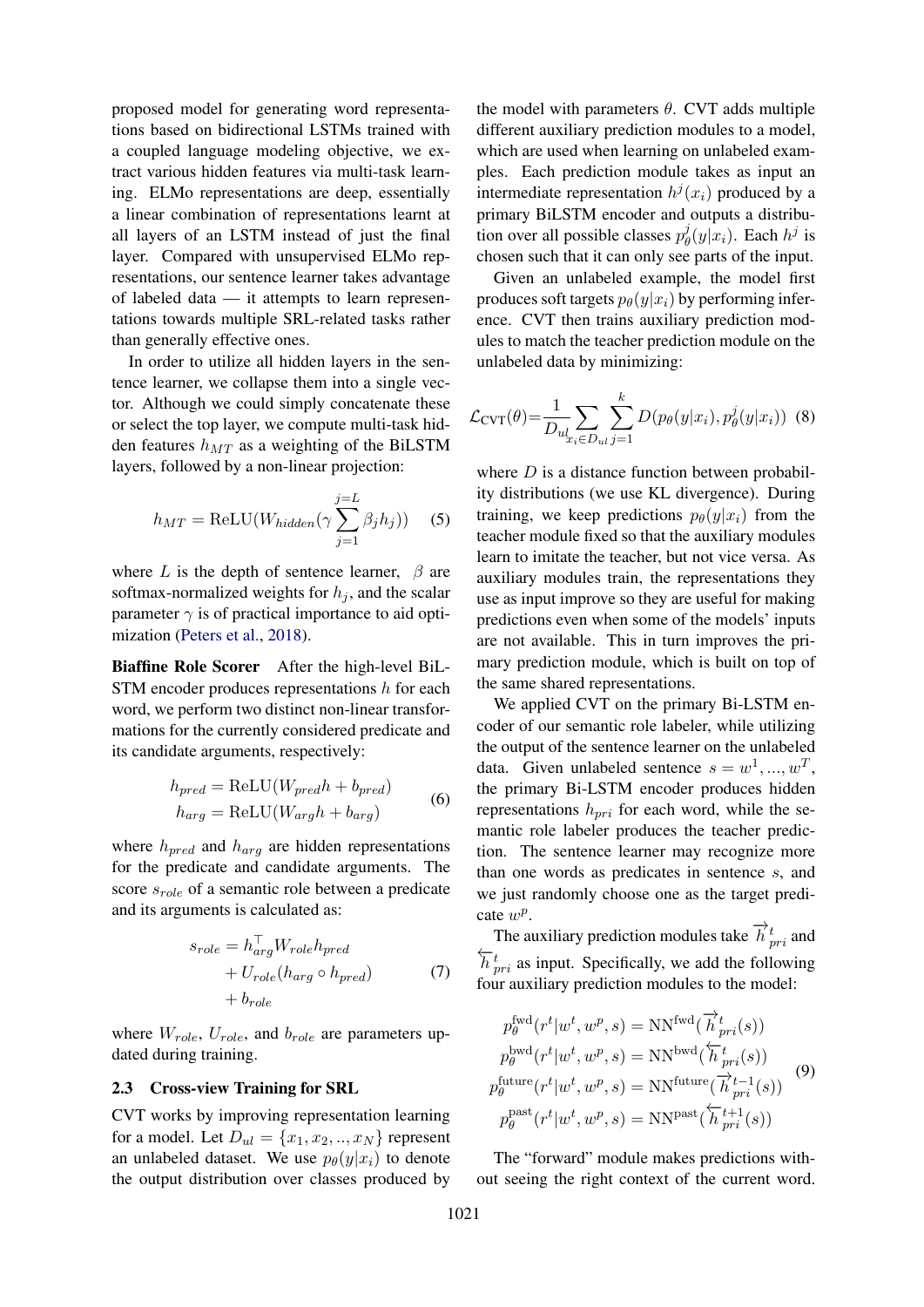<span id="page-4-0"></span>

Figure 2: CVT on a sentence from the CoNLL 2009 training set. The current predicate is "believe", while "commission" and "in" are two candidate arguments.

The "future" module makes predictions without seeing the right context *and* the current word itself. The "backward" and "past" modules are defined analogously for left contexts. Figure [2](#page-4-0) illustrates the auxiliary modules and the types of context they see. Unlike the biaffine role scorer, the auxiliary modules do not explicitly use the hidden state of the target predicate, so as to encourage the primary Bi-LSTM encoder to capture long-distance relations between the predicate and its context.

We empirically observed (see Section [3\)](#page-4-1) that applying CVT on representations which do not "see" the target predicate is not ideal for SRL. We therefore devised a strategy which applies different auxiliary modules to each word depending on its relative position to the target predicate. We only apply "backward" and "past" modules to words preceding the predicate, while "forward" and "future" modules apply to words following the predicate. This way, we ensure that each word is aware of the current predicate when performing CVT. In the example in Figure [2,](#page-4-0) "backward" and "past" views would be applied to commission and "forward" and "future" views to in.

We also apply CVT on the first hidden layer of the sentence learner to further improve the performances of auxiliary tasks, utilizing the views introduced in [Clark et al.](#page-8-4) [\(2018\)](#page-8-4) for sequence tagging and dependency parsing.

### 2.4 Training Objectives

For both supervised learning and cross-view training our model makes predictions on labeled and

<span id="page-4-5"></span>

| Hyperparameter                             | value  |
|--------------------------------------------|--------|
| $d_w$ (English word embeddings)            | 100    |
| $d_w$ (other languages word embeddings)    | 300    |
| $d_{cr}$ (character-level representations) | 100    |
| $d_{pos}$ (POS embeddings)                 | 32     |
| $d_{de}$ (dependency label embeddings)     | 32     |
| $d_{ie}$ (predicate indicator embeddings)  | 16     |
| Bi-LSTM hidden states size                 | 400    |
| hidden-layer size in biaffine scorers      | 300    |
| Multi-task hidden features size            | 200    |
| primary BiLSTM depth                       | 1      |
| high-level BiLSTM depth                    | 2      |
| batch size                                 | 30     |
| learning rate                              | (1)(1) |

Table 1: Hyperparameter values.

unlabeled examples across all tasks (SRL and auxiliary tasks). During supervised learning, the model is trained on labeled data and its objective is the sum of cross-entropy losses for all tasks. With respect to multi-task CVT, the model takes unlabeled examples as input and calculates the CVT loss given in Equation [\(8\)](#page-3-0). The semi-supervised objective is the sum of the CVT loss for all auxiliary modules across all tasks.

## <span id="page-4-1"></span>3 Experiments

We implemented our model<sup>[1](#page-4-2)</sup> in PyTorch and evaluated it on the English CoNLL-2009 benchmark following the standard training, testing, and development set splits. To evaluate whether our model generalizes to other languages, we also report experiments on Chinese, German, and Spanish, again using standard CoNLL-2009 splits. This subset of languages has been commonly used in previous work (Björkelund et al., [2010;](#page-8-5) [Roth and](#page-9-6) [Lapata,](#page-9-6) [2016;](#page-9-6) [Lei et al.,](#page-9-7) [2015\)](#page-9-7) and allows us to compare our model against a wide range of alternative approaches. The benchmarks contain goldstandard dependency annotations, and also gold lemmas, part-of-speech tags, and morphological features. With regard to unlabeled datasets, we used the 1 Billion Word Language Model Benchmark [\(Chelba et al.,](#page-8-6) [2013\)](#page-8-6) for English, the Sougou News Data<sup>[2](#page-4-3)</sup> for Chinese, the NEGRA corpus<sup>[3](#page-4-4)</sup> for

<span id="page-4-2"></span> $^1$ Our code is publicly available at <code>[https://github.](https://github.com/RuiCaiNLP/SemiSRL)</code> [com/RuiCaiNLP/SemiSRL](https://github.com/RuiCaiNLP/SemiSRL).

<span id="page-4-4"></span><span id="page-4-3"></span><sup>2</sup><www.sogou.com/labs/resource/ca.php> <sup>3</sup>[www.coli.uni-sb.de/sfb378/](www.coli.uni-sb.de/sfb378/negra-corpus/) [negra-corpus/](www.coli.uni-sb.de/sfb378/negra-corpus/)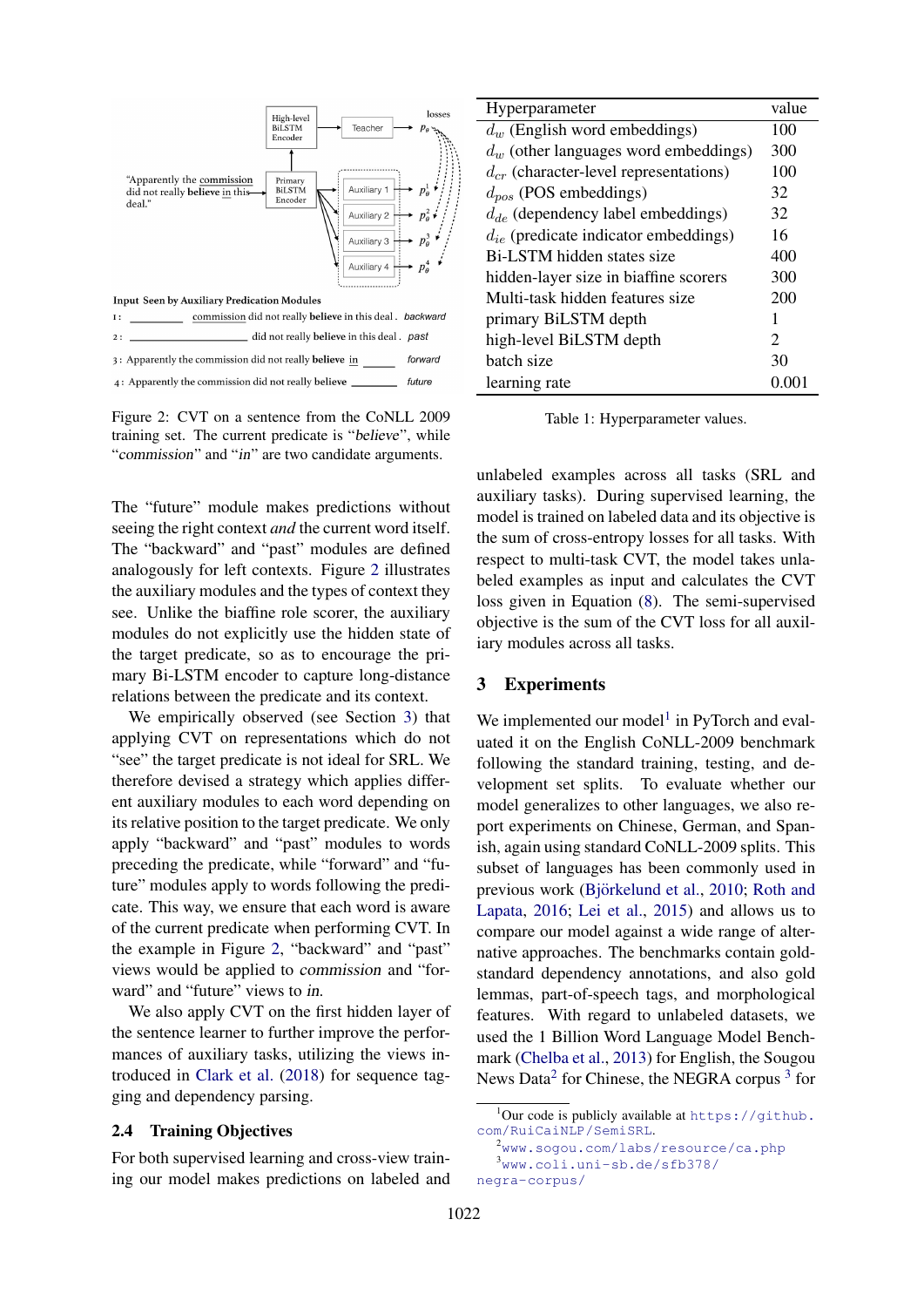<span id="page-5-1"></span>

| <b>Single Models</b>              | P    | R              | F <sub>1</sub> |
|-----------------------------------|------|----------------|----------------|
| Björkelund et al. (2010)          |      | 87.1 84.5 85.8 |                |
| Lei et al. (2015)                 |      |                | 86.6           |
| FitzGerald et al. (2015)          |      |                | 86.7           |
| Roth and Lapata (2016)            | 88.1 | 85.3 86.7      |                |
| Marcheggiani and Titov (2017)     | 89.1 |                | 86.8 88.0      |
| Marcheggiani et al. (2017)        | 88.7 | 86.8 87.7      |                |
| He et al. (2018b)                 | 89.7 | 89.3 89.5      |                |
| Cai et al. (2018)                 | 89.9 |                | 89.2 89.6      |
| Li et al. (2018)                  |      | 90.3 89.3 89.8 |                |
| <b>Ours</b> (supervised training) | 91.1 | 90.4 90.7      |                |
| <b>Ours</b> (with CVT)            |      | 91.7 90.8 91.2 |                |
| Ensemble Models                   | P    | R.             | F              |
| FitzGerald et al. (2015)          |      |                | 87.7           |
| Roth and Lapata (2016)            | 90.3 |                | 85.7 87.9      |
| Marcheggiani and Titov (2017)     |      | 90.5 87.7      | 89.1           |

Table 2: English results on CoNLL-2009 in-domain (WSJ) test set. Differences in  $F_1$  between our models and previous systems are statistically significant  $(p < 0.05)$  using stratified shuffling [\(Noreen,](#page-9-9) [1989\)](#page-9-9).

German, and the Spanish Language News Corpus<sup>[4](#page-5-0)</sup> for Spanish.

For experiments on English, we used the embeddings of [Dyer et al.](#page-8-8) [\(2015\)](#page-8-8) which were learned using the structured skip n-gram approach of [Ling](#page-9-10) [et al.](#page-9-10) [\(2015\)](#page-9-10). We also used a convolutional neural network [\(Chiu and Nichols,](#page-8-9) [2016;](#page-8-9) [Ma and Hovy,](#page-9-11) [2016\)](#page-9-11) to learn character-level representations. For Chinese, Spanish, and German word embeddings were pre-trained on Wikipedia using fastText [\(Bojanowski et al.,](#page-8-10) [2017\)](#page-8-10).

The Bi-LSTM encoders in our model, used recurrent dropout [\(Gal and Ghahramani,](#page-8-11) [2016\)](#page-8-11) with an 80% keep probability between time-steps and layers during supervised training; keep probability was set to 90% when applying the model to unlabeled data. We used the Adam optimizer [\(Kingma](#page-9-12) [and Ba,](#page-9-12) [2014\)](#page-9-12) and performed hyperparameter tuning and model selection on the English development set; optimal hyperparameter values (for all languages) are shown in Table [1.](#page-4-5)

### 3.1 Results

Our results on the English (in-domain) test set are summarized in Table [2.](#page-5-1) We compared our system against previous models which employ external tools to obtain required features. We also report the results of various ensemble SRL models

<span id="page-5-2"></span>

| <b>Single Models</b>              | P | R              | F <sub>1</sub> |
|-----------------------------------|---|----------------|----------------|
| Björkelund et al. (2010)          |   | 75.7 72.2 73.9 |                |
| Lei et al. (2015)                 |   |                | 75.6           |
| FitzGerald et al. (2015)          |   |                | 75.2           |
| Roth and Lapata (2016)            |   | 76.9 73.8 75.3 |                |
| Marcheggiani and Titov (2017)     |   | 78.5 75.9 77.2 |                |
| Marcheggiani et al. (2017)        |   | 79.4 76.2 77.7 |                |
| He et al. (2018b)                 |   | 81.9 76.9 79.3 |                |
| Cai et al. (2018)                 |   | 79.8 78.3 79.0 |                |
| Li et al. (2018)                  |   | 80.6 79.0 79.8 |                |
| <b>Ours</b> (supervised training) |   | 82.1 81.3 81.6 |                |
| <b>Ours</b> (with CVT)            |   | 83.2 81.9 82.5 |                |
| <b>Ensemble Models</b>            | P | R              | F              |
| FitzGerald et al. (2015)          |   |                | 75.5           |
| Roth and Lapata (2016)            |   | 79.7 73.6 76.5 |                |
| Marcheggiani and Titov (2017)     |   | 80.8 77.1 78.9 |                |

Table 3: CoNLL-2009 out-of domain results (English; Brown test set). Differences in  $F_1$  between our models and previous systems are statistically significant  $(p < 0.05)$  using stratified shuffling [\(Noreen,](#page-9-9) [1989\)](#page-9-9).

(second block). Most comparisons involve neural systems which are based on BiLSTMs [\(Marcheg](#page-9-2)[giani et al.,](#page-9-2) [2017;](#page-9-2) [He et al.,](#page-8-2) [2018b;](#page-8-2) [Marcheggiani](#page-9-4) [and Titov,](#page-9-4) [2017;](#page-9-4) [Cai et al.,](#page-8-3) [2018\)](#page-8-3) or use neural networks for learning SLR-specific embeddings [\(FitzGerald et al.,](#page-8-7) [2015;](#page-8-7) [Roth and Lapata,](#page-9-6) [2016\)](#page-9-6). We also report the results of two strong symbolic models based on tensor factorization [\(Lei et al.,](#page-9-7) [2015\)](#page-9-7) and a pipeline of modules that carry out tokenization, lemmatization, part-of-speech tagging, dependency parsing, and semantic role labeling (Björkelund et al., [2010\)](#page-8-5). As can be seen in Table [2,](#page-5-1) our supervised model outperforms previously published single and ensemble models. With cross-view training, our model achieves  $91.2\%$   $F_1$ (the difference over the supervised model is statistically significant at  $p < 0.05$ ), which is an absolute improvement of 1.4% over the state of the art [\(Li et al.,](#page-9-8) [2018\)](#page-9-8).

Results on the out-of-domain English test set are presented in Table [3.](#page-5-2) We include comparisons with the same models as in the in-domain case. Again, our end-to-end model significantly outperforms previously published single and ensemble models, even without taking unlabeled data into account. We achieve a relatively higher improvement with CVT on out-of-domain data  $(F_1$  increases from 81.6% to 82.5%, and the difference is significant at  $p < 0.05$ ). This suggests that semi-

<span id="page-5-0"></span><sup>4</sup><catalog.ldc.upenn.edu/LDC99T41>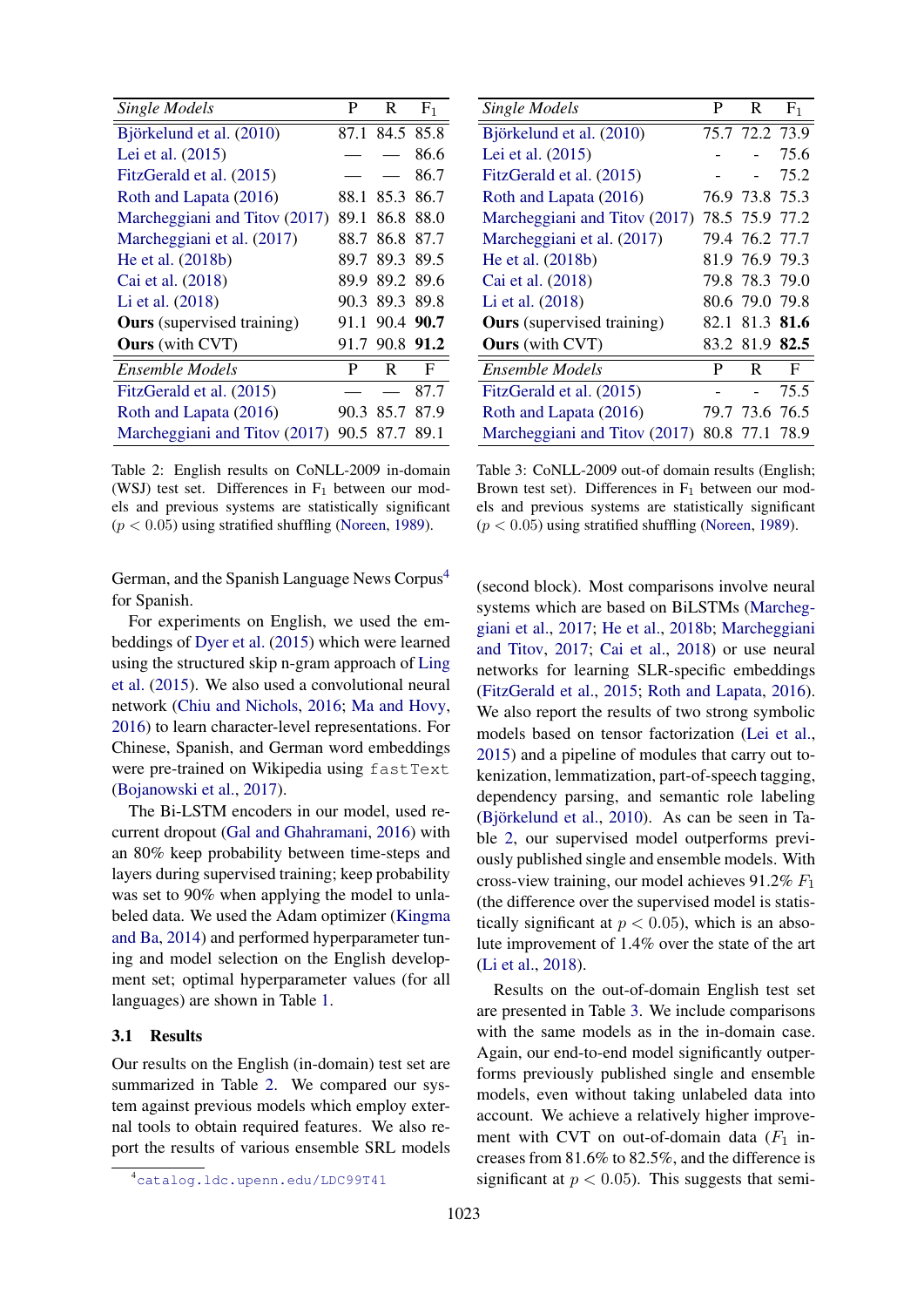<span id="page-6-0"></span>

| Chinese                           | P    | R.                    | F <sub>1</sub> |
|-----------------------------------|------|-----------------------|----------------|
| Björkelund et al. (2010)          |      | 82.4 75.1 78.6        |                |
| Roth and Lapata (2016)            |      | 83.2 75.9 79.4        |                |
| Marcheggiani and Titov (2017)     |      | 84.6 80.4             | 82.5           |
| He et al. (2018b)                 |      | 84.2 81.5 82.8        |                |
| Cai et al. (2018)                 |      | 84.7 84.0 84.3        |                |
| Li et al. (2018)                  | 84.8 |                       | 81.2 83.0      |
| <b>Ours</b> (supervised training) |      | 84.9 84.3 84.6        |                |
| <b>Ours</b> (with CVT)            |      | 85.4 84.6 <b>85.0</b> |                |
| German                            | P    | R                     | $F_1$          |
| Björkelund et al. (2010)          |      | 81.2 78.3 79.7        |                |
| Roth and Lapata (2016)            |      | 81.8 78.5             | 80.1           |
| <b>Ours</b> (supervised training) |      | 84.5 82.1             | 83.3           |
| <b>Ours</b> (with CVT)            |      | 84.9 82.7 83.8        |                |
| Spanish                           | P    | $\mathbb{R}$          | F              |
| Björkelund et al. (2010)          |      | 78.9 74.3 76.5        |                |
| Roth and Lapata (2016)            |      | 83.2 77.4             | 80.2           |
| Marcheggiani et al. (2017)        |      | 81.4 79.3             | 80.3           |
| <b>Ours</b> (supervised training) | 83.0 | 81.3                  | 82.1           |
| <b>Ours</b> (with CVT)            |      | 83.6 82.2 82.9        |                |

Table 4: CoNLL-2009 results on Chinese, German, and Spanish (test sets). Differences in  $F_1$  between our models and previous systems are statistically significant  $(p < 0.05)$  using stratified shuffling [\(Noreen,](#page-9-9) [1989\)](#page-9-9).

supervised training indeed increases the robustness of our model, leading to more accurate predictions for both SRL and auxiliary tasks.

Table [4](#page-6-0) presents the results of our experiments (without ELMo) on Chinese, German, and Spanish. Although we have not performed detailed parameter selection in these languages (i.e., we used the same parameters as in English), our model achieves state-of-the-art performance across all three languages.

## 3.2 Ablation Studies

To investigate the contribution of the sentence learner and cross-view training, we conducted a series of ablation studies on the English development set without predicate disambiguation.

Our experiments are summarized in Table [5.](#page-6-1) The first block shows the performance of the full model. In the second block, we assess the effect of different kinds of representations used in our model. Interestingly, the impact of ELMo (about 0.6 in  $F_1$ ) is slightly less compared to multi-task hidden features (about 0.7 in  $F_1$ ). This suggests that multi-task hidden features provide as useful information for SRL as pre-trained represen-

<span id="page-6-1"></span>

| Model                                         | $P$ R $F_1$    |  |
|-----------------------------------------------|----------------|--|
| Ours                                          | 88.6 86.8 87.7 |  |
| w/o ELMo                                      | 87.9 86.4 87.1 |  |
| w/o multi-task hidden features 88.0 86.1 87.0 |                |  |
| w/o sentence learner                          | 87.2 85.5 86.3 |  |
| w/o cross-view training                       | 88.0 85.8 86.9 |  |
| w/o splitting sentence                        | 87.4 85.7 86.6 |  |

Table 5: Ablation results on the CoNLL-2009 English development set.

<span id="page-6-2"></span>

| Preceding       | Following     |      |       |
|-----------------|---------------|------|-------|
| <b>Backward</b> | Forward       | 87.3 | (1.4) |
| Past            | <i>Future</i> | 87.4 | 0.5   |

Table 6: CVT with different auxiliary modules for SRL (CoNLL-2009 English development set). ∆ denotes difference from model trained without CVT.

tations. We next eliminate the sentence learner model and have the semantic role labeler use the predicted POS tags and dependency labels provided in CoNLL-2009 dataset. As can be seen, this leads to a substantial drop in performance over the full model (1.4% in  $F_1$ ).

In the third block, we remove cross-view training from our model, and observe a 0.8% drop in  $F_1$ over the full model. Finally, we apply the auxiliary modules on the full sentence instead of treating the words preceding and following the target predicate differently, and observe a 0.3% drop in  $F_1$  over the supervised model. This is not surprising as the predicate indicator plays an important role in improving the performance of semantic role labeler.

#### 3.3 CVT Analysis

In Table [6,](#page-6-2) we briefly explore which auxiliary prediction modules are more important for CVT when applied to SRL. We apply two types of auxiliary modules both of which take care not to "see" the target predicate directly. The "forward/backward" module does not see the right/left context of the current word, while the "future/past" module does not see the right/left context and the current token itself. Both kinds of modules improve performance (over a supervised model without CVT, see second row in Table [5\)](#page-6-1); future and past modules are slightly better corroborating the results of [Clark et al.](#page-8-4) [\(2018\)](#page-8-4) on sequence tagging. Overall, the results in Table [6](#page-6-2) suggest that more restricted views of the input are beneficial.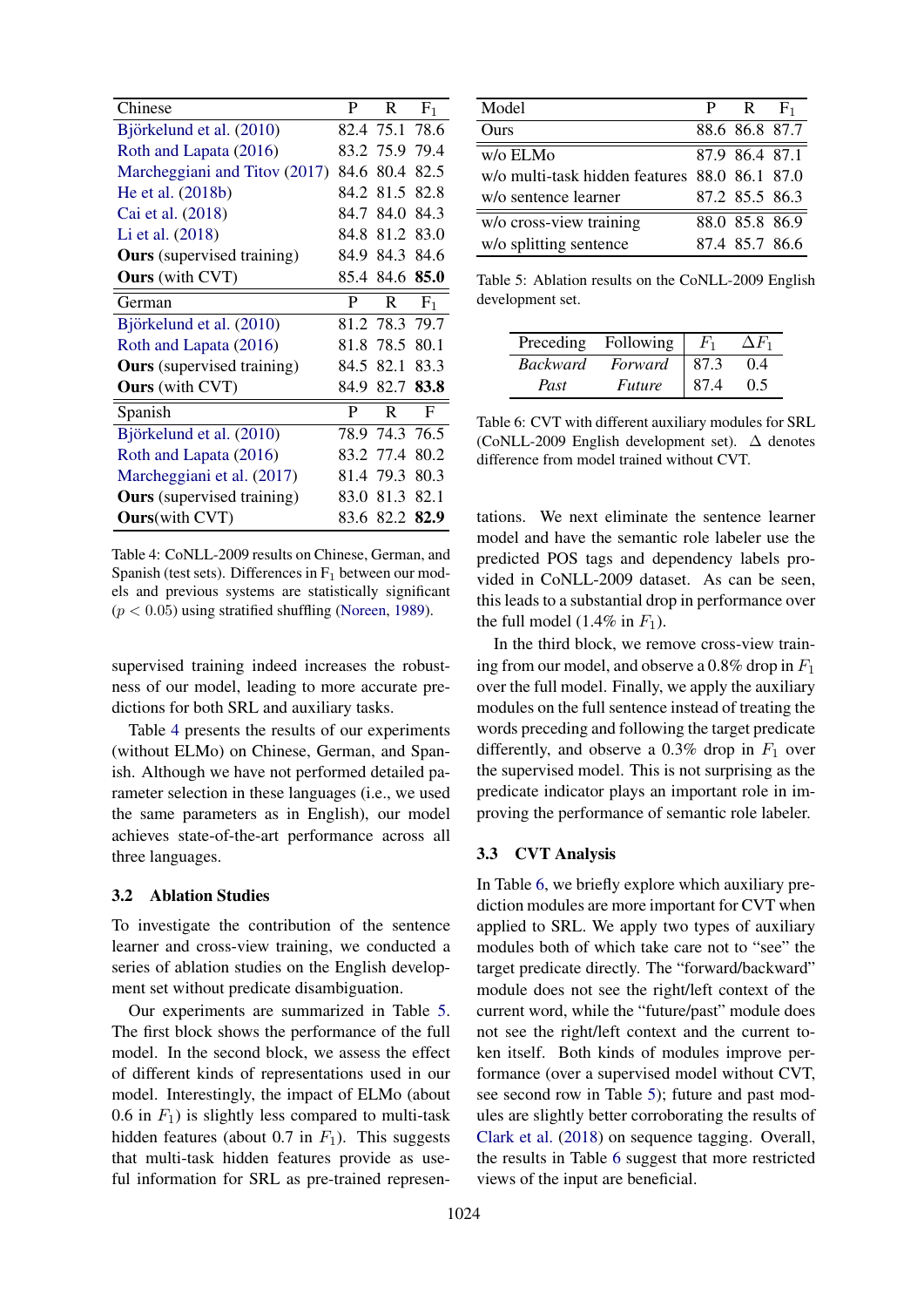<span id="page-7-0"></span>

| Strategy                  | $F_1$ | $\Delta F_1$ |
|---------------------------|-------|--------------|
| Randomly chosen word      | 87.0  | 01           |
| Randomly chosen predicate | 87.7  | 08           |
| Most confident predicate  | 864   | $-0.5$       |

Table 7: CVT with different predicate selection strategies for SRL (CoNLL-2009 English development set). ∆ denotes difference from model trained without CVT.

We further explore how the strategy of selecting the target predicate (in sentences containing multiple candidates) influences performance. For each unlabeled sentence, we adopt the strategy of randomly selecting a predicate amongst those words identified as predicate candidates by the sentence learner. We could also select the predicate with the highest predicted score or a random word from the sentence. The experiments in Table [7](#page-7-0) confirm that the adopted strategy works best delivering a 0.8 improvement in  $F_1$  over a supervised model without CVT (second row in Table [5\)](#page-6-1). Selecting the most confident predicate is the worst possible strategy, decreasing  $F_1$  performance by 0.6 over a supervised model without CVT (see Table [5\)](#page-6-1); the model concentrates on a few predicates with very high scores (these tend to be common verbs such as say, is, and have), while ignoring nominal predicates and less frequent verbs. The strategy of randomly selecting a word from the sentence performs better, precisely because it pays attention to a wider range of predicates.

#### 4 Related Work

Our model resonates the recent trend of developing neural network models for semantic role labeling using relatively simple architectures based on bidirectional LSTMs [\(Marcheggiani et al.,](#page-9-2) [2017;](#page-9-2) [Cai et al.,](#page-8-3) [2018;](#page-8-3) [Strubell et al.,](#page-9-13) [2018\)](#page-9-13). It also agrees with previous work in adopting multi-task learning as a means to improve a main task by jointly learning one or more related auxiliary tasks [\(Collobert et al.,](#page-8-12) [2011;](#page-8-12) [Søgaard and Goldberg,](#page-9-14) [2016;](#page-9-14) [Swayamdipta et al.,](#page-9-15) [2017;](#page-9-15) [Peng et al.,](#page-9-16) [2017;](#page-9-16) [Strubell et al.,](#page-9-13) [2018\)](#page-9-13).

The idea of resorting to semi-supervised learning as a means of reducing the annotation effort involved in creating labeled data for SRL is by no means new. Fürstenau and Lapata [\(2012\)](#page-8-13) propose to augment a labeled dataset with unlabeled examples whose roles are inferred automatically via annotation projection. Other work uses a language

model to learn word similarities from unlabeled texts [\(Croce et al.,](#page-8-14) [2010;](#page-8-14) [Deschacht and Moens,](#page-8-15) [2009\)](#page-8-15) or constructs an informed prior from labeled data in order to learn a generative model from unlabeled data [\(Titov and Klementiev,](#page-9-17) [2012\)](#page-9-17).

More recently, [Mehta et al.](#page-9-18) [\(2018\)](#page-9-18) have proposed a semi-supervised method for constituencybased SRL. Their work builds upon a state-of-theart neural model [\(He et al.,](#page-8-2) [2018b;](#page-8-2) [Peters et al.,](#page-9-3) [2018\)](#page-9-3) whose training objective they augment with a syntactic inconsistency loss component. Their hypothesis is that by leveraging syntactic structure during training, the SRL model may become more robust in low resource scenarios. This method is very much geared towards improving constituentbased SRL, where syntactic constraints are widely used during decoding [\(He et al.,](#page-8-16) [2017,](#page-8-16) [2018a\)](#page-8-17). And requires a robust syntactic parser to analyze (out-of-domain) unlabeled sentences for consistency. Our model does not rely on external tools, and is generally applicable across semantic role representations based on dependencies or constituents (i.e., phrases or spans). However, we leave experiments on the latter for future work.

Although the focus of this work has been on semi-supervised learning, we have developed a competitive SRL system which could be used on its own, after being trained on labeled data. Following previous work [\(Strubell et al.,](#page-9-13) [2018;](#page-9-13) [Cai](#page-8-3) [et al.,](#page-8-3) [2018\)](#page-8-3) we proposed an end-to-end model, which is able to distinguish predicates and label their arguments while learning a POS-tagger and a dependency parser. Importantly, our model can be simultaneously used for supervised and semisupervised learning without modification. [Cai](#page-8-3) [et al.](#page-8-3) [\(2018\)](#page-8-3) do not use any syntactic information which is critical when dealing with unlabeled data. [Strubell et al.](#page-9-13) [\(2018\)](#page-9-13) directly predict POS tags and predicates on top of the lower layers of their model; while this information is fed to the final SRL classifier, it is not propagated through the network, and is not shared with their multi-head self-attention layers.

## 5 Conclusions

In this paper we developed an end-to-end SRL model and demonstrated it can effectively leverage unlabeled data under the crossview training modeling paradigm. Experiments on the CONLL-2009 benchmark datasets show that our model delivers state of the art performance in English, Chi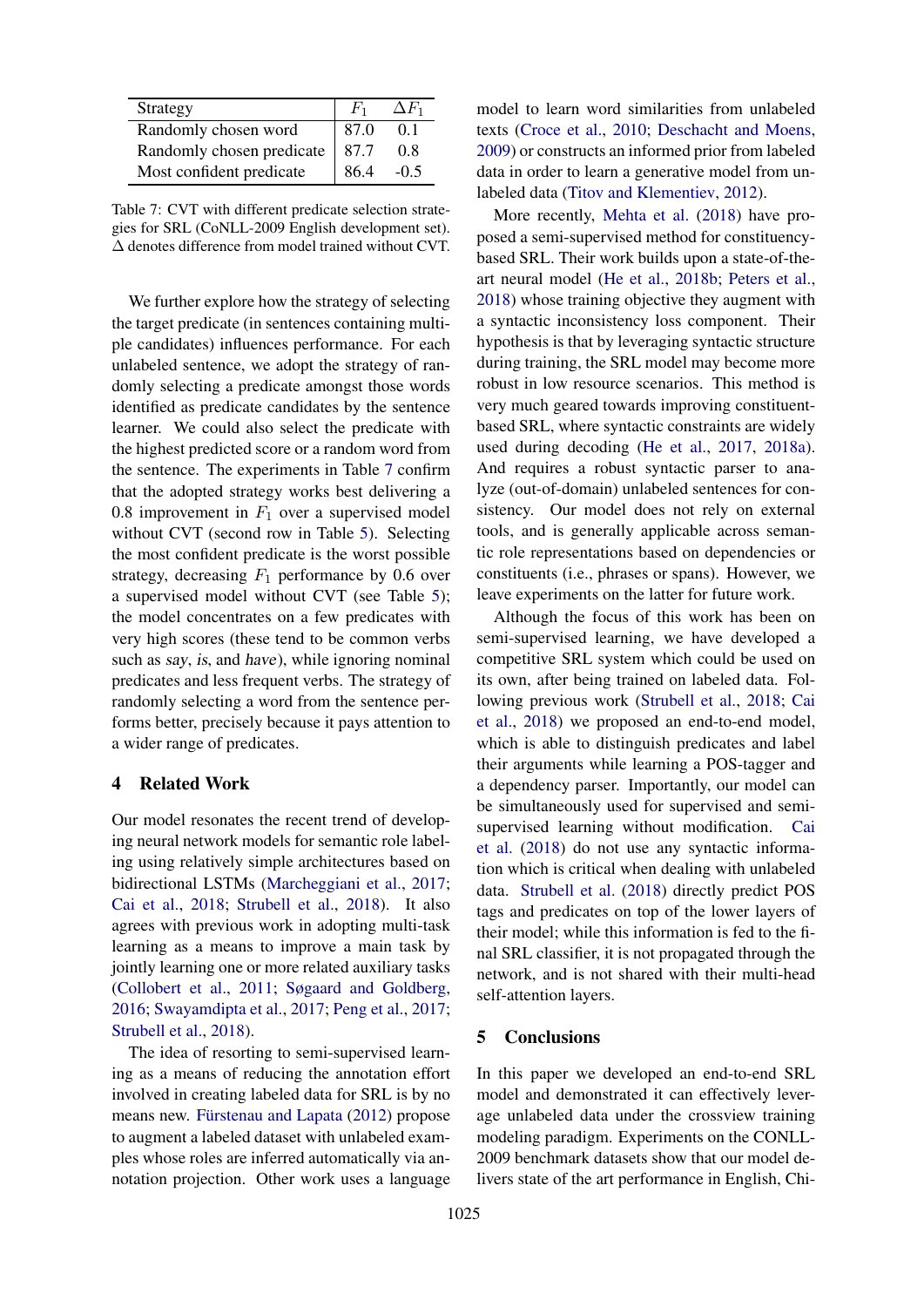nese, German, and Spanish. Directions for future work are many and varied. We would like to apply the proposed model in low-resource settings, e.g., to transfer roles from English to another language via annotation projection or to learn an SRL model from weak supervision where only annotations for dependency labels are available.

## Acknowledgments

We thank the anonymous reviewers for their helpful feedback and suggestions. We gratefully acknowledge the support of the European Research Council (award number 681760, "Translating Multiple Modalities into Text").

## References

- <span id="page-8-0"></span>Wilker Aziz, Miguel Rios, and Lucia Specia. 2011. [Shallow semantic trees for SMT.](https://www.aclweb.org/anthology/W11-2136) In *Proceedings of the Sixth Workshop on Statistical Machine Translation*, pages 316–322, Edinburgh, Scotland.
- <span id="page-8-5"></span>Anders Bjorkelund, Bernd Bohnet, Love Hafdell, and ¨ Pierre Nugues. 2010. [A high-performance syntactic](https://www.aclweb.org/anthology/C10-3009) [and semantic dependency parser.](https://www.aclweb.org/anthology/C10-3009) In *Coling 2010: Demonstrations*, pages 33–36, Beijing, China.
- <span id="page-8-10"></span>Piotr Bojanowski, Edouard Grave, Armand Joulin, and Tomas Mikolov. 2017. [Enriching word vectors with](https://www.aclweb.org/anthology/Q17-1010) [subword information.](https://www.aclweb.org/anthology/Q17-1010) *Transactions of the Association for Computational Linguistics*, 5:135–146.
- <span id="page-8-3"></span>Jiaxun Cai, Shexia He, Zuchao Li, and Hai Zhao. 2018. [A full end-to-end semantic role labeler, syntactic](http://aclweb.org/anthology/C18-1233)[agnostic over syntactic-aware?](http://aclweb.org/anthology/C18-1233) In *Proceedings of the 27th International Conference on Computational Linguistics*, pages 2753–2765, Santa Fe, New Mexico, USA.
- <span id="page-8-6"></span>Ciprian Chelba, Tomas Mikolov, Mike Schuster, Qi Ge, Thorsten Brants, Phillipp Koehn, and Tony Robinson. 2013. [One billion word benchmark for measur](https://arxiv.org/abs/1312.3005)[ing progress in statistical language modeling.](https://arxiv.org/abs/1312.3005) *arXiv preprint arXiv:1312.3005*.
- <span id="page-8-9"></span>Jason Chiu and Eric Nichols. 2016. [Named entity](http://aclweb.org/anthology/Q16-1026) [recognition with bidirectional LSTM-CNNs.](http://aclweb.org/anthology/Q16-1026) *Transactions of the Association for Computational Linguistics*, 4:357–370.
- <span id="page-8-1"></span>Janara Christensen, Mausam, Stephen Soderland, and Oren Etzioni. 2011. An analysis of open information extraction based on semantic role labeling. In *Proceedings of the 6th International Conference on Konwledge Capture*, pages 113–119, Banff, Canada.
- <span id="page-8-4"></span>Kevin Clark, Minh-Thang Luong, Christopher D. Manning, and Quoc Le. 2018. [Semi-supervised se](http://aclweb.org/anthology/D18-1217)[quence modeling with cross-view training.](http://aclweb.org/anthology/D18-1217) In *Proceedings of the 2018 Conference on Empirical Methods in Natural Language Processing*, pages 1914– 1925, Brussels, Belgium.
- <span id="page-8-12"></span>Ronan Collobert, Jason Weston, Léon Bottou, Michael Karlen, Koray Kavukcuoglu, and Pavel Kuksa. 2011. Natural language processing (almost) from scratch. *Journal of Machine Learning Research*, 12(Aug):2493–2537.
- <span id="page-8-14"></span>Danilo Croce, Cristina Giannone, Paolo Annesi, and Roberto Basili. 2010. [Towards open-domain seman](http://www.aclweb.org/anthology/P10-1025)[tic role labeling.](http://www.aclweb.org/anthology/P10-1025) In *Proceedings of the 48th Annual Meeting of the Association for Computational Linguistics*, pages 237–246, Uppsala, Sweden.
- <span id="page-8-15"></span>Koen Deschacht and Marie-Francine Moens. 2009. [Semi-supervised semantic role labeling using the](http://www.aclweb.org/anthology/D/D09/D09-1003) [Latent Words Language Model.](http://www.aclweb.org/anthology/D/D09/D09-1003) In *Proceedings of the 2009 Conference on Empirical Methods in Natural Language Processing*, pages 21–29, Singapore.
- <span id="page-8-8"></span>Chris Dyer, Miguel Ballesteros, Wang Ling, Austin Matthews, and Noah A. Smith. 2015. [Transition](https://doi.org/10.3115/v1/P15-1033)[based dependency parsing with stack long short](https://doi.org/10.3115/v1/P15-1033)[term memory.](https://doi.org/10.3115/v1/P15-1033) In *Proceedings of the 53rd Annual Meeting of the Association for Computational Linguistics and the 7th International Joint Conference on Natural Language Processing (Volume 1: Long Papers)*, pages 334–343, Beijing, China.
- <span id="page-8-7"></span>Nicholas FitzGerald, Oscar Täckström, Kuzman Ganchev, and Dipanjan Das. 2015. [Semantic role la](https://www.aclweb.org/anthology/D15-1112)[beling with neural network factors.](https://www.aclweb.org/anthology/D15-1112) In *Proceedings of the 2015 Conference on Empirical Methods in Natural Language Processing*, pages 960–970, Lisbon, Portugal.
- <span id="page-8-13"></span>Hagen Fürstenau and Mirella Lapata. 2012. [Semi](https://www.aclweb.org/anthology/J12-1005)[supervised semantic role labeling via structural](https://www.aclweb.org/anthology/J12-1005) [alignment.](https://www.aclweb.org/anthology/J12-1005) *Computational Linguistics*, 38(1):135– 171.
- <span id="page-8-11"></span>Yarin Gal and Zoubin Ghahramani. 2016. [Dropout as](http://proceedings.mlr.press/v48/gal16.pdf) [a Bayesian approximation: Representing model un](http://proceedings.mlr.press/v48/gal16.pdf)[certainty in deep learning.](http://proceedings.mlr.press/v48/gal16.pdf) In *Proceedings of The 33rd International Conference on Machine Learning*, volume 48 of *Proceedings of Machine Learning Research*, pages 1050–1059, New York, New York, USA.
- <span id="page-8-17"></span>Luheng He, Kenton Lee, Omer Levy, and Luke Zettle-moyer. 2018a. [Jointly predicting predicates and ar](http://aclweb.org/anthology/P18-2058)[guments in neural semantic role labeling.](http://aclweb.org/anthology/P18-2058) In *Proceedings of the 56th Annual Meeting of the Association for Computational Linguistics (Volume 2: Short Papers)*, pages 364–369, Melbourne, Australia.
- <span id="page-8-16"></span>Luheng He, Kenton Lee, Mike Lewis, and Luke Zettlemoyer. 2017. [Deep semantic role labeling: What](https://www.aclweb.org/anthology/P17-1044) [works and what's next.](https://www.aclweb.org/anthology/P17-1044) In *Proceedings of the 55th Annual Meeting of the Association for Computational Linguistics (Volume 1: Long Papers)*, pages 473–483, Vancouver, Canada.
- <span id="page-8-2"></span>Shexia He, Zuchao Li, Hai Zhao, and Hongxiao Bai. 2018b. [Syntax for semantic role labeling, to be, or](https://www.aclweb.org/anthology/P18-1192) [not to be.](https://www.aclweb.org/anthology/P18-1192) In *Proceedings of the 56th Annual Meeting of the Association for Computational Linguistics*